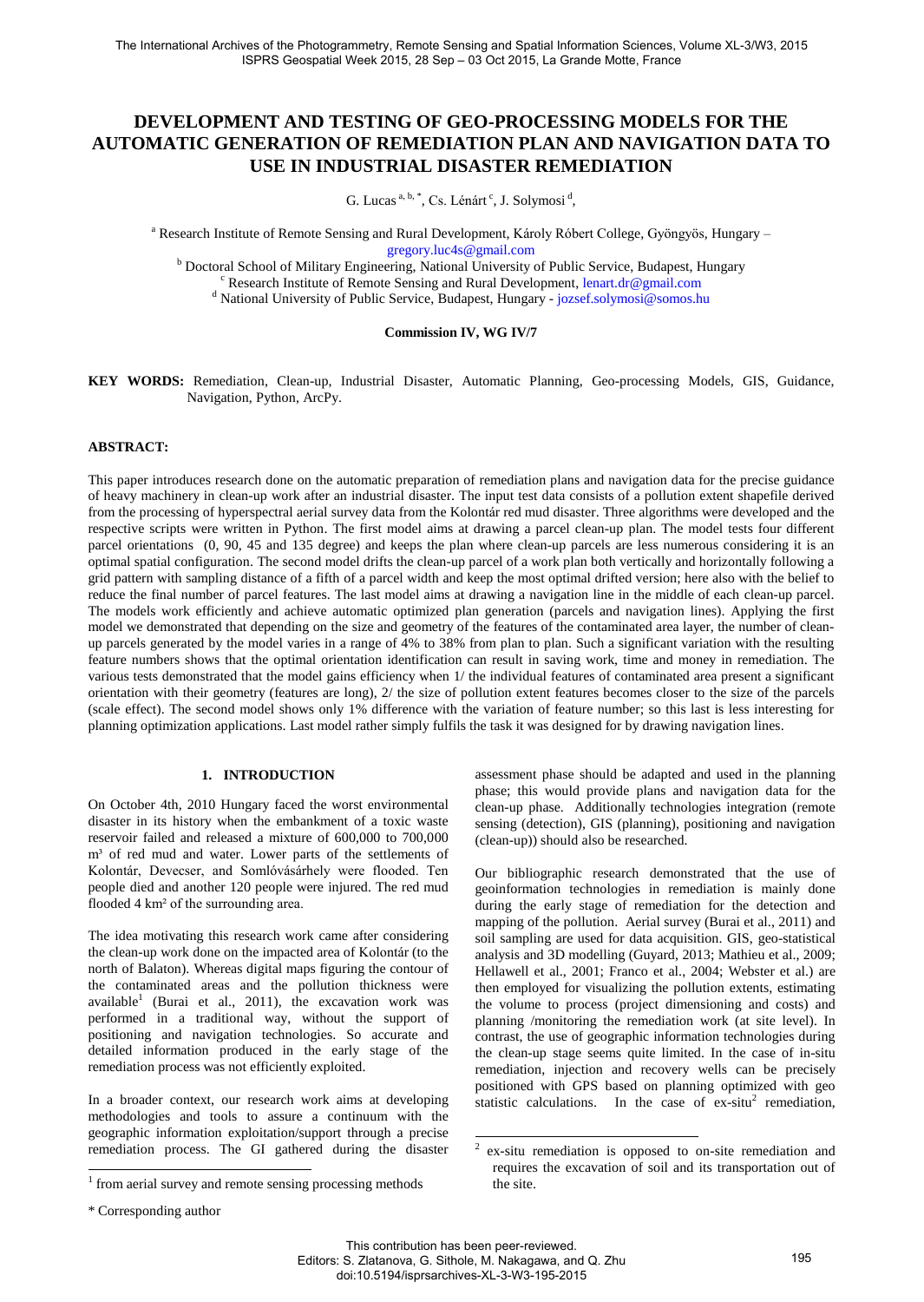literature does not mention the use of navigation and positioning technologies for the excavation work done by heavy machineries. As positioning technologies are routinely employed in civil engineering for the guidance of heavy equipment for precise and efficient work it seems the shortcomings in the case of ex-situ remediation lays in the capacity to generate adequate remediation plans and in the lack of adapted GIS tools, models, methods and practice [1]. In response, this work develops models in order to be able to produce a plan containing "clean-up parcels" and derived navigation data.

"Clean-up parcel" is a central concept and the geographic feature of interest in this work. Clean-up parcel in the real world corresponds with the surface covered by a dozer shovel until it gets filled to capacity (in other words the dozer's maximum work footprint). In the GIS model a clean-up parcel consist of a rectangular feature in a polygon feature class. Its width is equal with the dozer's blade width. Its length (length  $_{\text{Max}}$ ) is derived from the bulldozer characteristics and the thickness of pollution to collect (1).

Volume\_blade Max = width dozer × length Max × thickness (1)

The area of interest (contaminated area) is presented in figure 1. It is a polygon shapefile which was created from classified hyperspectral imagery (Burai et al., 2011). The area covers 4  $km^2$ , is 16 km long in longitude and 5 km long in latitude. Because the catastrophe was a flood, the polygon features of the contaminated area have an orientation that generally follows the direction of the flood.



Figure 1. Overview of the source dataset "contaminated area"

This paper focuses exclusively on precisely describing the conception of the algorithms, architecture and how geoprocessing is done rather than providing line per line calculation details and scripts. The latter can be requested from the author using the email details provided.

Readers should notice that this exploratory work is relevant for ex-situ remediation (remediation where excavation is done) on extended areas where industrial disaster took place (red mud, nuclear, chemical, etc.). In such cases heavy machinery is used and it makes sense to try to plan their moves precisely in order to save effort, time and money, in a similar way as precision agriculture or civil engineering do.

The research firstly develops models through the design of algorithms and their transcription in Python scripts. Secondly the models are tested with a test dataset derived from the red mud disaster impact assessment. The first test control if geoprocessing is done without errors. The second test control if the model shows efficiency in its tasks consisting of optimizing the clean-up parcel plan (i.e. reducing the number of parcels). Last, the efficiency of the model is assessed in regard to time efficiency. Based on the results of the tests diverse proposals are

formulated for the development of the final version of the models.

# **2. CLEAN-UP PARCELS MODEL DEVELOPMENT**

# **2.1 Description of the objectives**

This model generates a polygon feature class, containing rectangular features with a unique shape that represents the clean-up parcels. The parcel's width is inherited from the bulldozer's blade width. The parcel's length is derived from the blade capacity. Dividing the contaminated area into clean-up parcels should be done automatically. The parcels should properly cover the whole contaminated area. The pattern designed should be optimal, meaning that technically it ensures the proper removal of pollution and economically it ensures the highest efficiency.

Considering those requirements it appears that rectangular grid pattern model is optimal.

# **2.2 Algorithm's raw architecture**

The feature class will be similar to a grid with rectangular polygons. The algorithm could be divided into two parts:

- the first part makes the calculations in order to point out to locations organised in a grid pattern with the appropriate orientation.
- the second part calculates the parcel corners' coordinates and draws rectangular polygons.

Iterations (done with loops implementing repeat/while commands) will succeed ranges calculations deriving from the geographic extent of "Contaminated\_area". This calculation can be separated in a function.

As the process will be automatized, it could be useful to test different plans with different orientations of the parcels. An algorithm with four different orientations (0°, 90°, 45° and 135°) was drafted. The best result was selected can be done by counting the number of features in each feature class created and selecting the one with the fewest parcels.

# **2.3 Data requirement (input)**

- A polygon feature class where features' geometry represents the polluted areas.
- Width (in meter), length (in meter), orientation (in degree).

# **2.4 Algorithm architecture**

# **Procedure createRectangleAtPoint(x, y, length, width, orientation, layer)**

This procedure draws one rectangle according to the coordinates of a corner starting point, the orientation, the width and length of the rectangle. The vertices of the rectangle are attributed in the clockwise direction (figure 2).

# **Function extent(fc)**

This function extracts the geographical extent (xmax, xmin, ymax, ymin) from a reference layer; i.e. the contaminated area layer. It is used later in the calculation of the maximal limit for the iteration in the loops building the grids. This function already existed and we have simply re-used it. [2]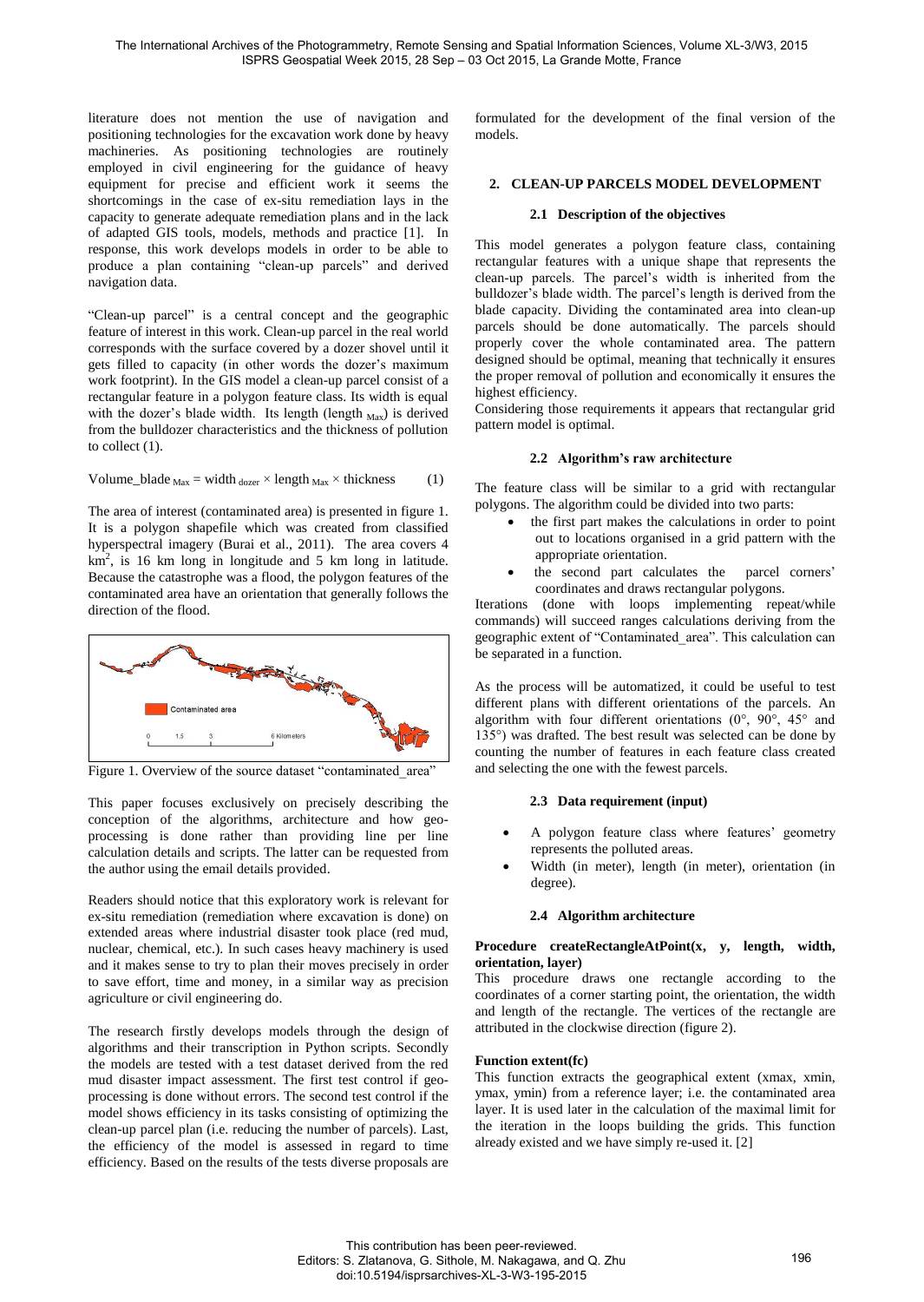The International Archives of the Photogrammetry, Remote Sensing and Spatial Information Sciences, Volume XL-3/W3, 2015 ISPRS Geospatial Week 2015, 28 Sep – 03 Oct 2015, La Grande Motte, France



Figure 2. Details of the coordinate calculations with vertices of the parcel and drawing method in createRectangleAtPoint procedure with the 4 orientations cases

#### Procedure Make Grid(length, width, layer name, **grid\_orientation)**

This procedure primarily draws a grid pattern taking into consideration the orientation, the width and length provided as parameters. For each point of the grid the procedure calls the createRectangleAtPoint procedure which draws a rectangle. With the 0° and 90° orientations the procedure loops top-down with the lines and left-right inside line. With the 135° and 45° patterns the procedure proceeds in two steps (step 1 is presented in blue colour, step 2 in green on Figure 3.). Step 1: loop creates features in diagonal starting from the top left corner moving towards the bottom right corner and a second loop control jumping one line down under the start of previous line using a backup of previous line start coordinates. Then in a second step, it moves diagonally going down (loop 2) but the second loop's implementation positions the next line on top of the previous one so that the grid can cover the second half of the area (above the step one). As many features are created out of the area of interest, a clean-up is necessary at the end. Selection is done on the features that intersect the "polluted\_area" layer. They are copied in a new layer and all temporary layers are deleted at the end.

# **2.5. Script body**

The algorithm uses the Procedure\_Make\_Grid and Procedure\_CreateRectangleAtPoint in order to create four feature classes with 0°, 90°, 45° and 135° orientations. Finally a "get count" method is used to retrieve the number of features from each feature class. The feature class containing the smallest number of features is selected and saved; the other feature classes are deleted from the map document.

#### **3. OFFSET EFFECT TESTING: MODEL DEVELOPMENT**

#### **3.1 Description of the objectives**

The model should move the features of clean-up parcel altogether following a grid pattern (so both in vertical and

horizontal direction). The grid is oriented in the same way as the clean-up parcel feature class and the sampling distance of the grid is equal with a fifth of the parcel width. Each time the feature class is drifted the model counts how many features are located in the area of interest. The "get count" result with the smallest number of features shows the best offset to be applied.



Figure 3. Conceptual representation of clean-up parcel model in the 45° case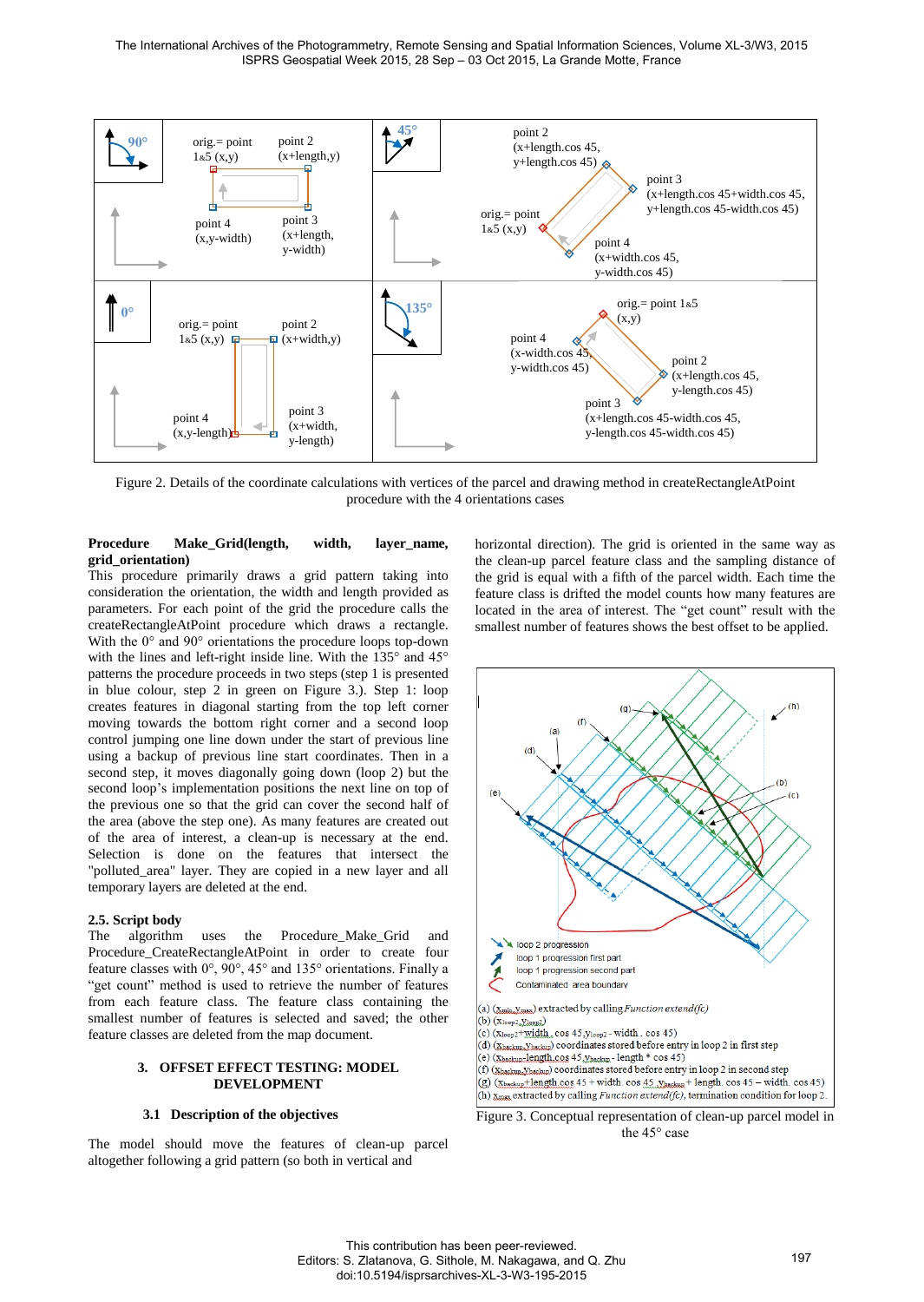# **3.2 Data requirement (input)**

- the original area of interest is required to perform a selection based on intersection.
- a new clean-up parcel feature class is necessary. It is similar to the one generated in model 1 with optimal orientation but the reference area of interest differs (extended).
- The extended reference area of interest is the original area of interest extended with a buffer zone of the parcel width. If this precaution is not implemented, the clean-up parcel extent is too limited and for example an empty area appears on the left when x receives a positive drift.

# **3.3 Algorithm's raw architecture**

1. The model should generate a new area of interest with a buffer of "length" size around the original area of interest.

2. Clean-up parcel feature class should be recreated based on the new target area (this is done in order not to have an empty area when the features will be shifted (maximal shift will be equal to parcel length)).

3. Calculate the shift values based on parcel width, length, orientation and store them in a three dimensional list.

3. All the features of this new clean-up feature class are shifted applying the offset values stored in the matrix  $(x,y)$ . The grid x and y range are fixed at one-fifth of the parcel width.

4. Each time the feature class is shifted, a selection of the features intersecting with the original target area is done and the result of "getcount" is stored in a two dimensional list.

5. Unselect all features

6. Inverted shift is applied to set the feature back in place.

7. Next shift is applied, etc.

8. When all the shifting x,y values are passed, a search in the list value returns the smallest getcount.

9. From the minimal getcount, to retrieve the optimal x,y shift values.

10. Apply a final shift with the optimal x,y shift values.

# **3.4 Algorithm architecture**

# Function calculate drift matrix(length, width, orientation)

This function returns a three dimensional matrix containing the shift coordinates corresponding to each point of the grid. The grid is oriented according to the parameter "orientation". The step of the grid is width/5 both with "rows" and "columns". For example if parcels are 30mx3m at 90°, there are 50 columns and 5 rows in the grid and the step is 3/5m. This function has four parts for the four different orientations.

#### **Funtion\_shift\_features(in\_features, x\_shift=None, y\_shift= None)**

This function uses the arcpy.da module's [UpdateCursor.](http://resources.arcgis.com/en/help/main/10.1/index.html#//018w00000014000000) By modifying the SHAPE@XY token, it modifies the centroid of the feature and shifts the rest of the feature to match. This function was available online and usable without changes, so it was simply copied [3].

# **Main procedure**

The procedure deals with the creation of the extended area of interest; appeals the two functions described above and deals with the searches in the list "getcount".

# **4. NAVIGATION LINES MODEL DEVELOPMENT**

# **4.1 Description of the objectives**

The model should create a polyline feature class with navigation lines. The navigation lines should:

- be located in the middle of parcels,

- follow their length

Input: "clean-up parcel" shape file

Output: "Navigation\_lines" shape file

# **4.2 Algorithm's structure**

# **Function\_ExtractVerticesCoordinateFromFeature(input\_fea ture\_class)**

This function extracts the vertices' coordinates from a polygon feature class geometries and returns a two dimensional list storing the coordinates. SearchCursor method is employed on each row of the feature class. The result is appended to the list. Most of the script derives from the example of Reading polyline or polygon geometries of ESRI resources help [4].

# **Function\_CalculateMiddlePoints(list\_corners)**

This function receives the coordinates of the four corners of a rectangle and returns the values of the coordinates of the two points located in the middle of the shortest sides.

# **Procedure\_WriteaLine(point\_1, point\_2, layer)**

This procedure writes a polyline feature between two given points (coming from function\_CalculateMiddlePoints) in the given layer. SearchCursor method is applied to enter new geometry.

# **Procedure\_DrawNavigationLines(Ouput\_Navigation\_Lines, Source\_feature\_class)**

This procedure makes use of the functions and procedures above to draw a new polyline feature class with the navigation lines. Createfeatureclass\_management method is used to create the output feature class.

The algorithms were successfully converted into scripts in Python language and models tested first with a subset of the pollution thickness layer derived from the processing of hyperspectral aerial survey data of Kolontar red mud disaster. (Burai et al., 2011)

# **5. RESULTS AND DISCUSSION**

# **5.1 Clean-up parcel model**

During its development the script was tested on a small feature extracted from the "Contaminated\_area" shapefile.

Figure 4 shows an example of result with the four intermediary feature classes generated by the clean-up parcels model with 0°, 90°, 45° and 135° orientation, 3 meter width and 30 meter length on a sample of the contaminated area.

After correcting mistakes in the script the geo-processing model was applied to the whole "contaminated area" shapefile. It resulted in very long geo-processing (more than 3 days to generate 0° and only a part of 45° orientation clean-up parcels layers).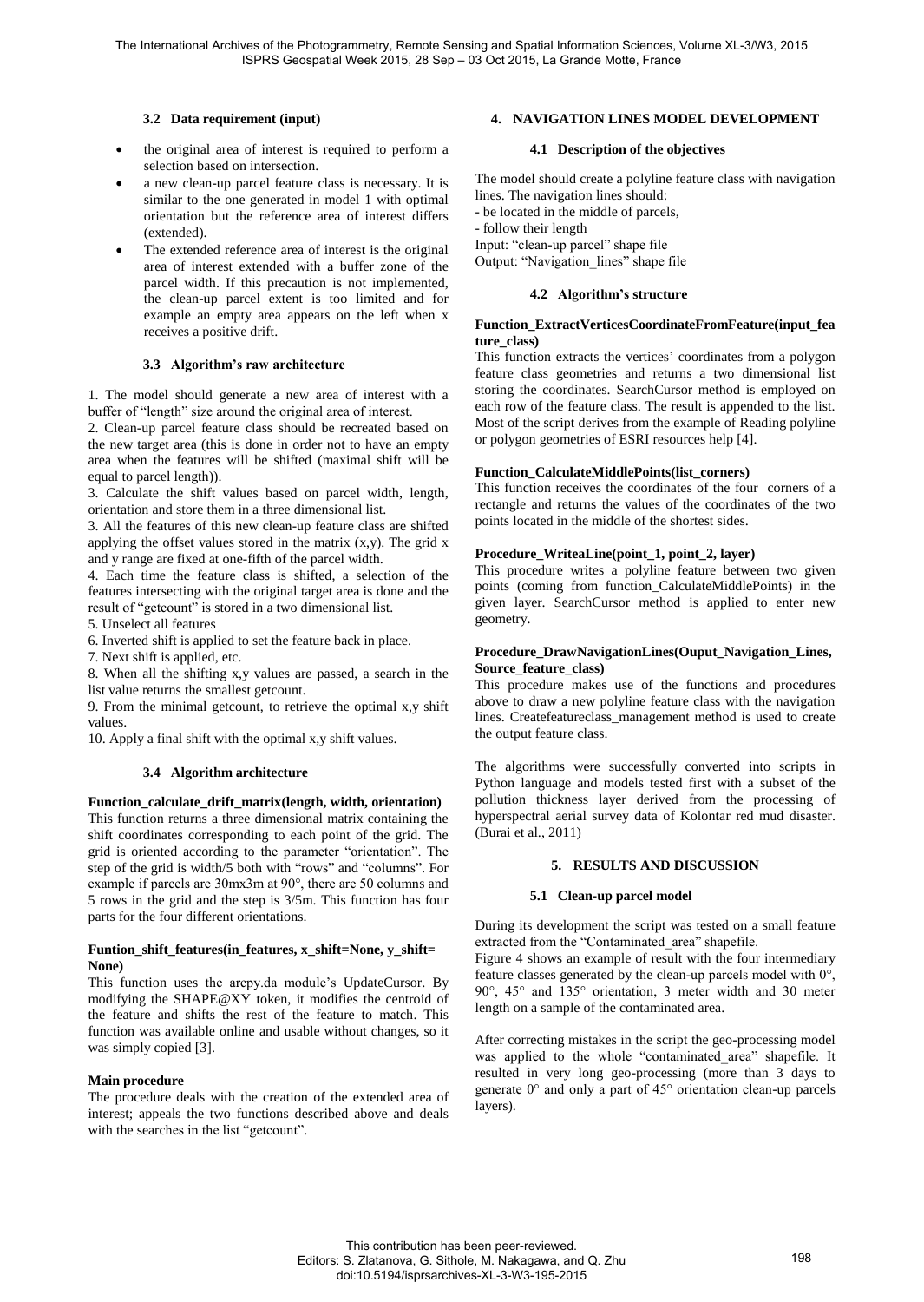

Figure 4. Intermediary results of clean-up parcel model with 0°, 90°, 45°and 135°orientation plan overlay

Processing was voluntarily stopped before geo-processing was completed. This long calculation was caused:

1/ by the extent and geometry of the target area (containing a lot of empty space where it was useless to have the geo-processing run),

2/ by the huge number of parcels to generate (around 60,000); a direct effect of the extent of contaminated\_area,

3/ by the procedure\_Make\_grid which is not efficient with geoprocessing (a lot of unnecessary geo-processing is done during iteration outside of the area of interest).

To cope with these various problems the second test was run on the same data but split into 8 zones (11 shapefiles as zone 7 was split in four).

The number of features generated per zone with the four orientations is summarized in the table 1. Smallest values are highlighted in green and highest in red background.

| <b>Orientation</b> | 0     | 45    | 135   | 90    |
|--------------------|-------|-------|-------|-------|
| Zone $1$           | 13048 | 13690 | 13151 | 13062 |
| Zone 2             | 13133 | 13869 | 12514 | 13112 |
| Zone 3             | 25442 | 25522 | 24358 | 23416 |
| Zone 4             | 1887  | 1938  | 1695  | 1614  |
| Zone 5             | 5033  | 4431  | 5089  | 4486  |
| Zone 6             | 2489  | 2795  | 2276  | 2370  |
| Zone_ $7a$         | 19    | 61    | 52    | 52    |
| Zone 7b            | 147   | 165   | 205   | 203   |
| Zone_ $7c$         | 112   | 127   | 151   | 138   |
| Zone $7d$          | 22    | 65    | 61    | 64    |
| Zone 8             | 297   | 457   | 359   | 387   |

Table 1. Number of features with the different orientations within the 8 zones.

At first we can observe a significant difference in the number of features obtained after geo-processing with different orientations. It appears the orientation of the parcel pattern is an important parameter to consider in optimizing planning.

Table 2 provides statistics per zone. First we calculated a classic measure of deviation of  $\sigma/\bar{x}$  (standard deviation divided by mean). As the number of entities vary significantly per sample (zone) and in order to have values of the same order it was necessary to divide deviation by mean. The deviation varies from 2% to 20%. The second value provided in the table is more relevant in our opinion because it better expresses the important difference between the extremes and better pulls out the efficiency of the algorithm (subtraction of the maximum feature number with the minimum feature number divided by the maximum feature number and expressed in percent). This

value can be interpreted as the ability of the algorithm to "reduce" the number of parcels by  $x\%$ . The feature number reduction ranges from 4% to 38%.

| Zone           | σ   | $\bar{x}$ | $\sigma/\bar{x}$ | (Max-Min)/Max |
|----------------|-----|-----------|------------------|---------------|
|                |     |           |                  | (in %)        |
|                | 305 | 13238     | 2%               | 5%            |
| 2              | 555 | 13157     | 4%               | 10%           |
| 3              | 998 | 24685     | 4%               | 8%            |
| $\overline{4}$ | 154 | 1784      | 9%               | 17%           |
| 5              | 349 | 4760      | 7%               | 13%           |
| 6              | 226 | 2483      | 9%               | 19%           |
| 7              | 81  | 411       | 20%              | 38%           |
| 8              | 66  | 375       | 18%              | 35%           |
|                | __  | __        | .                |               |

Table 2. Statistics with the 8 zones.

As a second conclusion the variations in the results can be very high (up to 38 %). This is definitely significant information for the planning strategy. Last, such a difference should be investigated and explained.

Figure 5 shows the geometry and size of the 8 zones in order to be able to cross the statistical results from table 2 with spatial information. The following observation can be formulated: the smallest zones show bigger variances (reported to the mean) than the biggest zones.



Figure 5. Overview of the 8 zones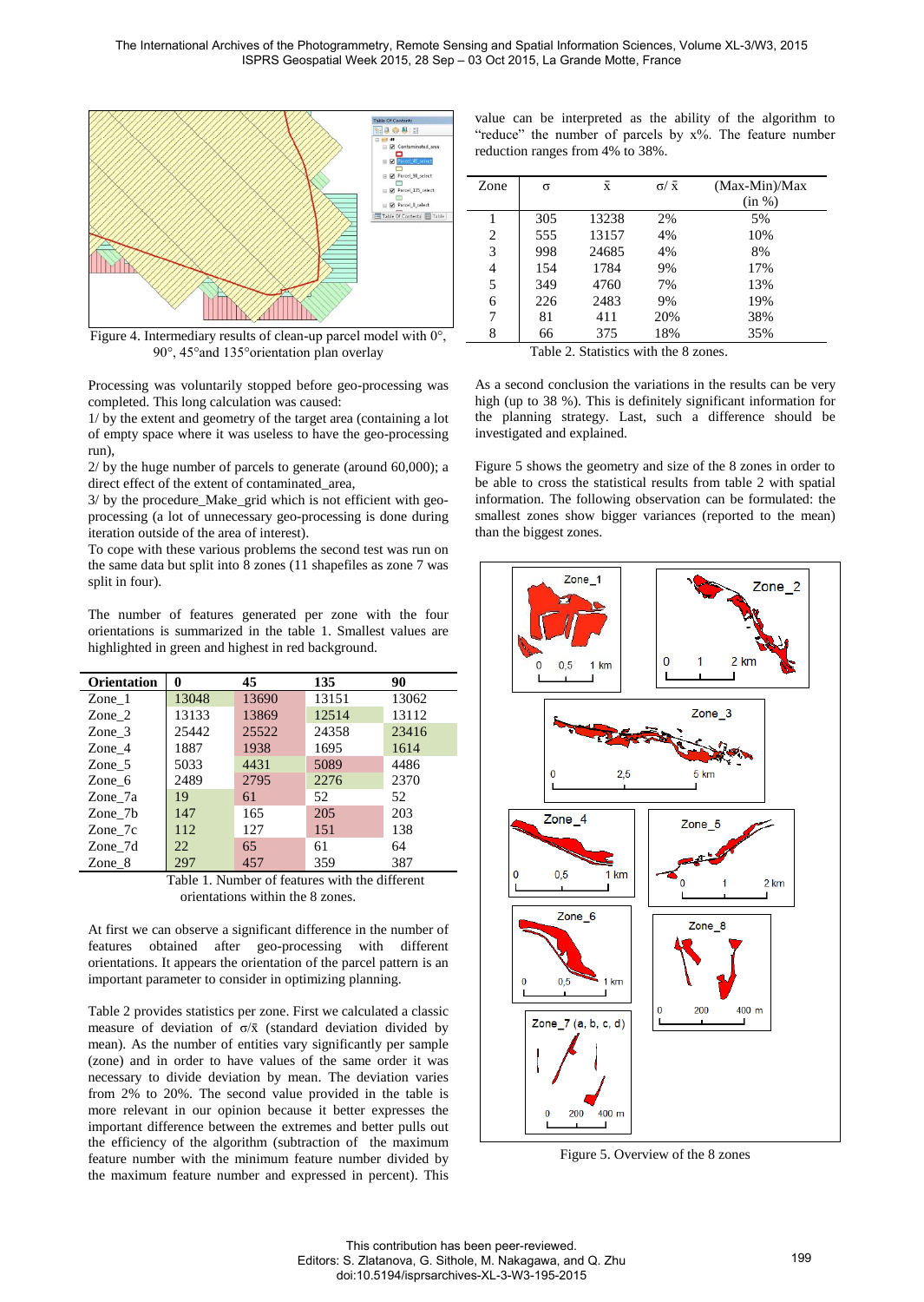Hypothesis 1: the reduced number of features is the cause of the bigger variance. Orientation matches more efficiently with smaller number of features because much of them are oriented in the same way. On the contrary when there are more features, their orientation varies more and the efficiency of the model decreases.

Hypothesis 2: the cause for important variance is a scale effect because the model efficiency works with a border effect. On smaller areas the features could be smaller; the ratio boundary/area is more in favour of the boundary compared to massive area and orientation becomes much more important.

After additional tests we could conclude that both hypotheses seem valid. When comparing the results between zone 4 that has two oriented features in the same direction and zone 7 a, b, c, d with small and long features; feature number decrease by 38 % with zone 7 whereas the feature number is only decreased by 17% for zone 4.

In terms of practice with the preparation of "Contaminated\_area"; in order to optimize the geo-processing, the user should pay attention to three things:

1/ to prepare zones as small as possible in order to reduce empty areas (time consideration).

2/ to the extent possible have features with the same orientation inside one zone. If necessary, a zone should be split into several parts in order to ensure the features' general orientation is as similar as possible (example is 7 a, b, c, d).

3/ to split feature if their geometry is complex. The result should be the creation of sub-features with simpler and oriented geometries.

In order to validate the presumptions mentioned above, the method was implemented on Zone 1 (figure 6) (where the algorithm showed the lowest efficiency) which was divided following the above recommendations. New results are summarized in table 3.



Figure 6: splitting of zone 1 into several parts

An additional reduction of 3.7% could be reached by applying an appropriate cut with zone 1 compared to the previous result.

| <b>Orientation</b>       | 0     | 45   | 90      | 135   |
|--------------------------|-------|------|---------|-------|
| Zone 1a                  | 887   | 1065 | 913     | 956   |
| Zone 1b                  | 507   | 605  | 588     | 593   |
| Zone 1c                  | 3076  | 3240 | 3089    | 3166  |
| Zone 1d                  | 459   | 527  | 483     | 453   |
| Zone 1e                  | 572   | 756  | 554     | 534   |
| Zone 1f                  | 3183  | 3449 | 3197    | 3216  |
| $\text{Zone}_{\perp}$ lg | 2037  | 2224 | 2052    | 2113  |
| Zone 1h                  | 1760  | 1836 | 1691    | 1770  |
| Zone 1i                  | 123   | 171  | 92      | 102   |
| $Zone_1$                 | 166   | 170  | 102     | 161   |
| Zone 1k                  | 224   | 303  | 210     | 237   |
| Zone 11                  | 71    | 84   | 61      | 73    |
| Zone 1m                  | 164   | 170  | 148     | 184   |
| Sum min                  | 12562 |      | Sum max | 14043 |

Table 3. Counting of the number of features with the different orientation and the different sub-zones.

#### **Further developments**

Regarding the reduction of geo-processing time, a test will be added inside the scripts implementing iteration. Before calling createRectangleAtPoint procedure an "IF" condition will be applied to check if the corner point  $(x,y)$  of the rectangle to be drawn falls into the area of interest (extended with a buffer zone of the parcel length). If x,y falls out no action will be taken, if it falls in then the rectangle will be written.

The orientation clearly appeared as a key parameter to control in order to optimize the remediation plan design. In our approach (which was exploratory) we decided to limit the number of orientation to 4 (with  $0^\circ$ ,  $45^\circ$ ,  $90^\circ$  and  $135^\circ$ ). In order to increase the efficiency of the model the optimal orientation could be identified with 1° accuracy. This means the algorithm should be improved to take the following actions:

1/ isolate each individual polygon

3/ apply a modified version of the clean-up parcel algorithm in order to design a clean-up plan with x° orientation for the feature considered.

With such an implementation, the optimized clean-up parcels are designed directly and it is no longer necessary to run the same script (clean-up parcel) four times with the four different orientations. So it would solve two issues: reducing the time processing and improving algorithm efficiency while reducing the number of parcel.

Dividing the contamination-area into subparts with homogenous orientation and limited geographic extents is the task of the user.

# **5.2 Shift testing results**

Model 2 testing showed very limited results with the reduction of feature number. Only 1% percent difference with the number of features could be modelled. After further considerations, it seems that due to the irregular shape of the area of interest and the scale ratio, a shift is useless because on average as parcels disappear on one border others appear on the opposite border. If the AOI is regular (rectangle for example) and the scale ratio much smaller (AOI area compared to parcel area), this tool could achieve significant results. In our case -a large scale industrial disaster with relatively large irregular areas- the tool shows limited efficiency; consequently we decided not to go further with the development.

<sup>2/</sup> calculate polygon's orientation (with 1° accuracy)